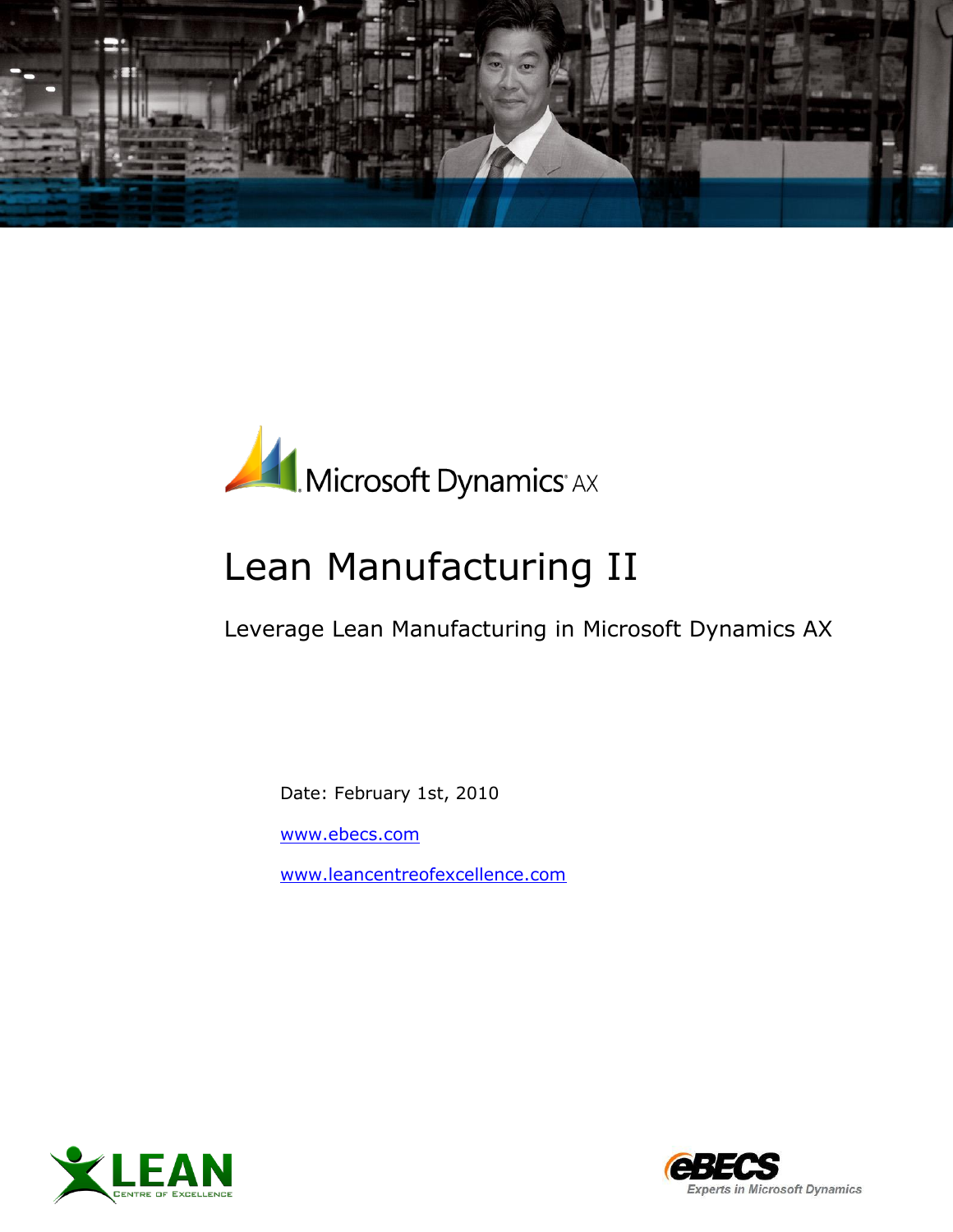# Contents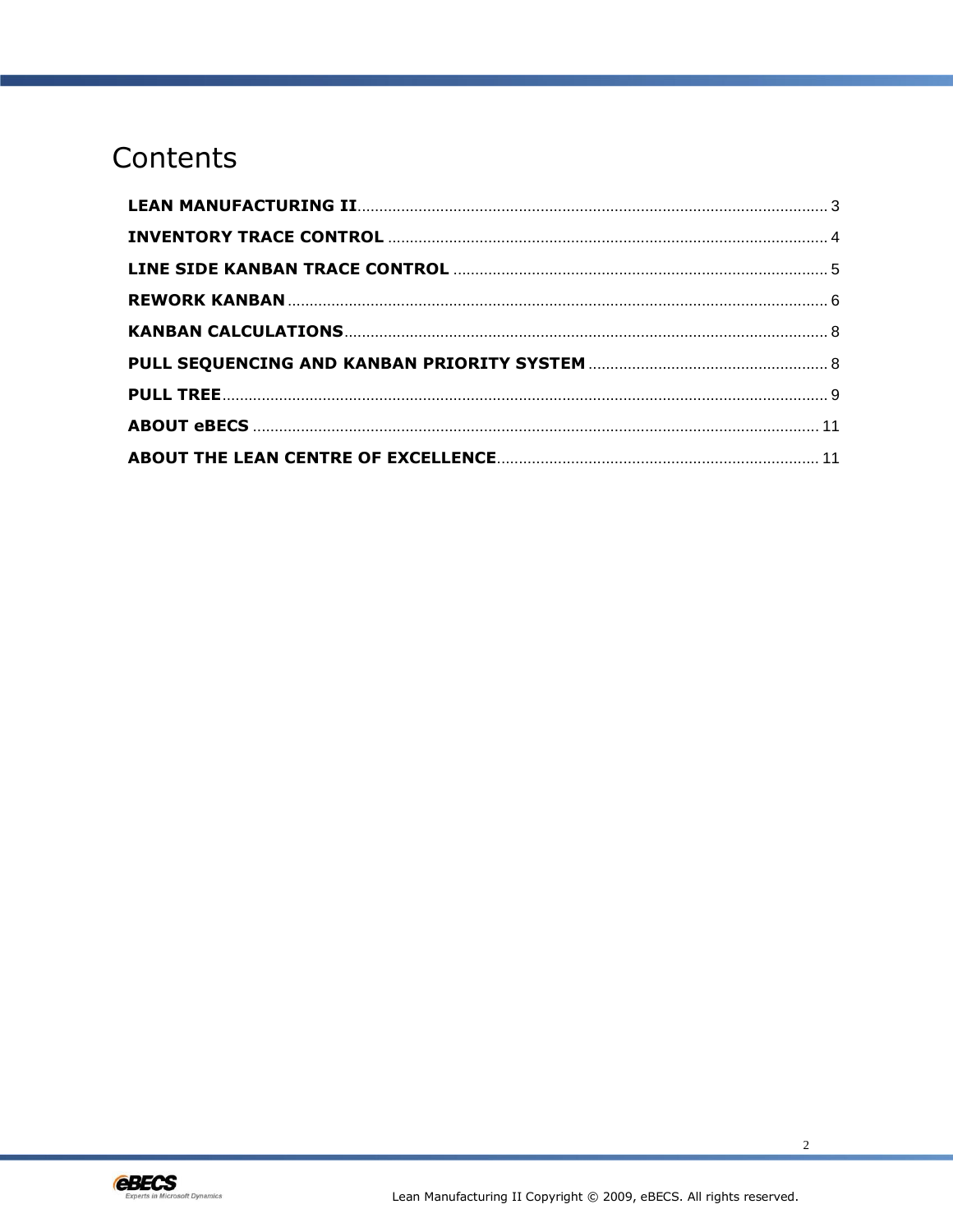# <span id="page-2-0"></span>**LEAN MANUFACTURING II**

Lean Manufacturing in Microsoft Dynamics AX provides the base level functionality any manufacturer committed to Lean requires. Functionality includes: Kanban, Subcontracting Kanban, Kanban Call-off, Purchase Kanban, Transfer Kanban, Manufacture without PO's, Kanban Board, Kanban Inventory Overview, Takt Meter, Bar codes, Lean Order Schedules, Heijunka Board, Sales Schedules, Cost Substitution, and Value Stream Mapping.

eBECS offers additional solutions sets with its Lean Manufacturing II, Lean Manufacturing III and the Lean Manufacturing Vendor Enterprise Portal. eBECS has introduced these additional solution sets to address the specific needs of High Tech, Medical Device and Equipment, Aerospace & Defense and the Automotive manufactures. No longer is Lean a manual process improvement program, but now an institutionalized, seamless solution to support your people and their Lean thinking.

Lean Manufacturing II provides additional solution sets to leverage Lean Manufacturing in Microsoft Dynamics AX. Manufacturers strive to deliver customer value and reduce waste and at the same time ensure they manage product life cycles, develop new products etc. In addition part of the customer value will be ensuring they also meet regulatory/statuary requirements. With product life cycles being so short, producing products as efficiently as possible with little to no excess inventory is critical. Visibility into the supply chain that is typically global is more important than ever based on the shortened life cycle coupled with the rigorous quality and traceability requirements. Lean Manufacturing II is focused on these issues and more.

Lean Manufacturing in Microsoft Dynamics AX is a prerequisite for Lean Manufacturing II.

"eBECS Lean Enterprise for Microsoft Dynamics AX helps us drive continuous improvement to reduce costs and increase customer satisfaction."

Michael Gerster, President Wika Instruments Inc.

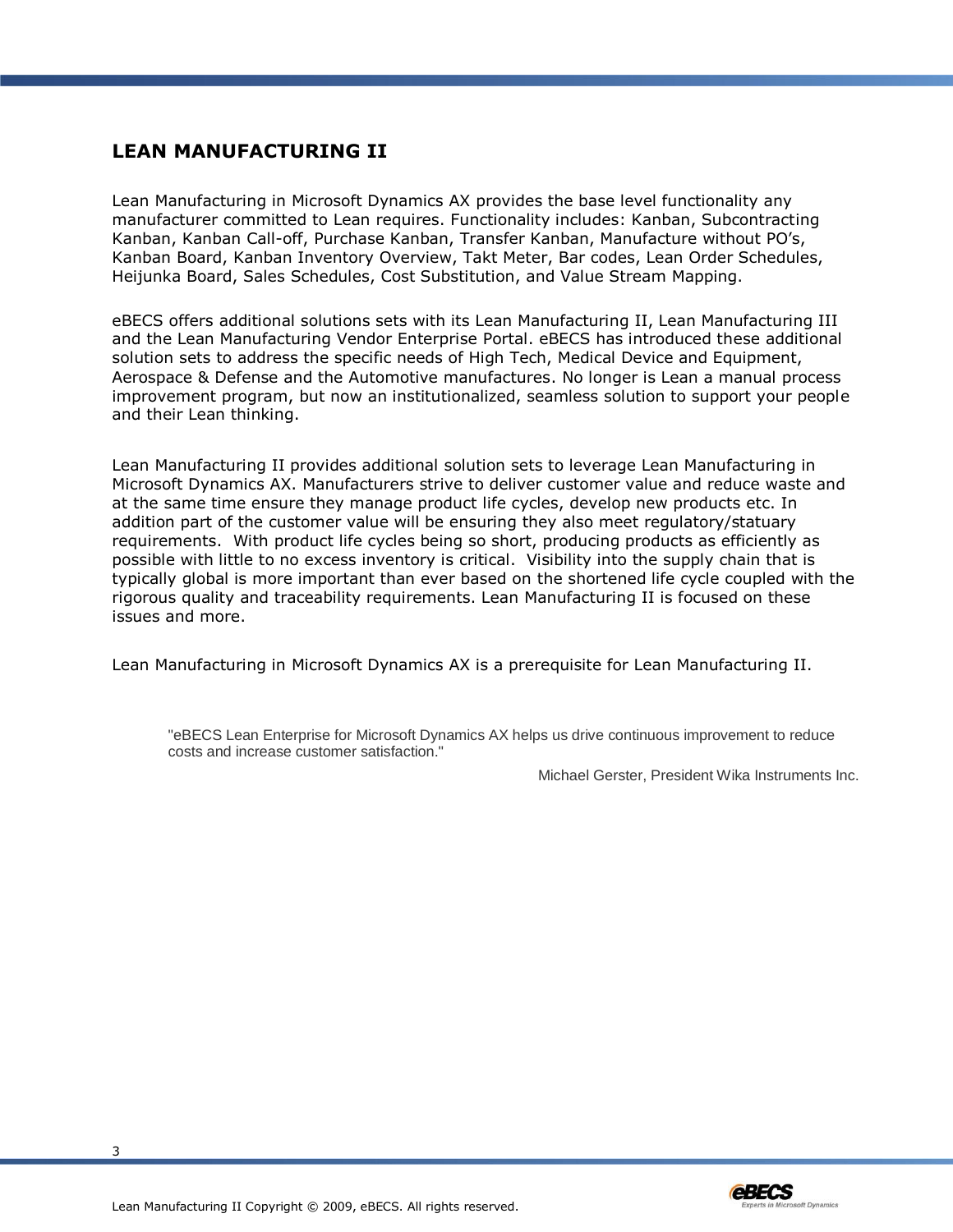# <span id="page-3-0"></span>**INVENTORY TRACE CONTROL**

Inventory Trace Control integrates the Kanban pull system with batch and serial numbers aiding in industry compliance and inventory traceability throughout the pull chain. Inventory traceability has also been integrated with the Lean Order Schedules where used to manufacture and pull materials to the cell. From purchasing to sales, achieve more control over inventory at the most detailed levels.

Inventory trace control allows batch and serial control for Supplier, Supermarket and Manufacturing Kanbans. Upon replenishment of the Kanban, a new form is used for the entry of batch and/or serial information. The ability to add multiple batch/serial numbers per Kanban is present with the Split functionality:



Supplier Kanbans will record the batch/serial information put into stock. Supermarket Kanbans will transfer the batch/serial information and if used with pre-production orders, will update and store the batch/serial information of material on the upper-level Manufacturing Kanban. Manufacturing Kanbans upon firming can now be given a batch/serial number automatically or manually. This then allows for full traceability throughout the entire pull chain using standard Microsoft Dynamics AX tracing functionality:

4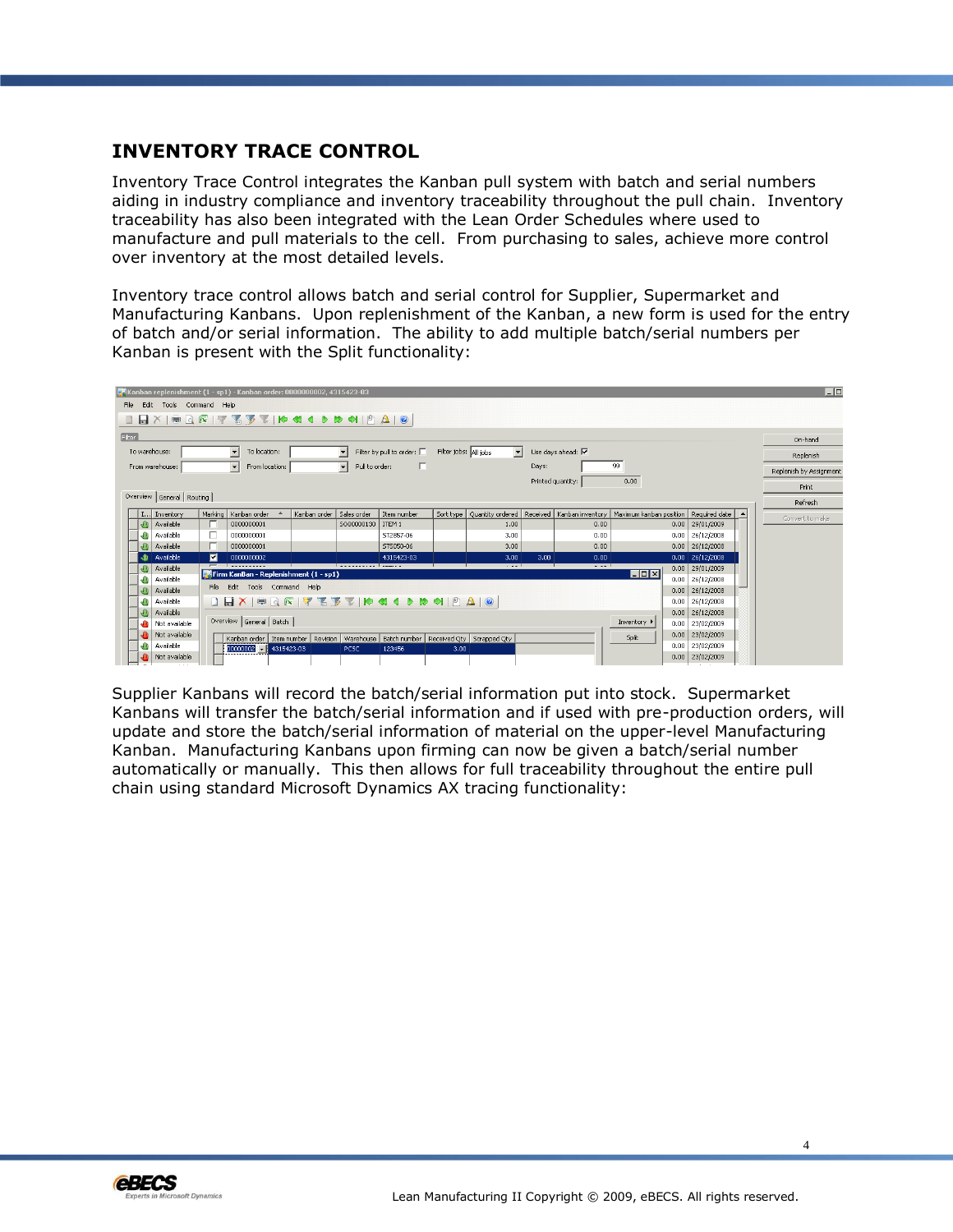| BOM<br>Receipt<br>$\frac{1}{2}$ Issue<br><b>&amp;&amp; Production</b><br>Backward | A<br>王子 |  | 田 38 7009 / 12/3/2008 / Production / PRD_00005080 / 40.00 / Site=1, Warehouse=11<br>E 01111,Location=In 0113/2008 / Transfer / 000246 070 / -110.00 / Site=2,Warehouse=21,Batch number=11111,Location=In<br>E + 1111,Location=In_01{\displaystare / 000246_070 / 110.00 / Site=1,Warehouse=11,Batch number=11111,Location=In_01<br>8005 / 12/3/2008 / Transfer / 000251 070 / -110.00 / Site=1, Warehouse=11, Batch number=11111, Location=In 01 | in 1111,Location=In 01 1713/2008 / Transfer / 000246 070 / -110.00 / Site=2.Warehouse=21.Batch number=11111.Location=In 01<br>白一个 8005 / 12/3/2008 / Transfer / 000246 070 / 110.00 / Site=1.Warehouse=11.Batch number=11111.Location=In 01<br>白 - 8005 / 12/3/2008 / Production line / PRD_00005080 / -0.63 / Site=1, Warehouse=11, Batch number=11111, Location=Out_01<br>白… → 8005 / 12/3/2008 / Transfer / 000251 070 / -110.00 / Site=1, Warehouse=11, Batch number=11111, Location=In 01<br>白… 1 8005 / 12/3/2008 / Transfer / 000251_070 / 110.00 / Site=1, Warehouse=11, Batch number=11111, Location=Out_01<br>8005 / 12/3/2008 / Production line / PRD_00005080 / -0.63 / Site=1, Warehouse=11, Batch number=11111, Location=Out_01<br>8005 / 12/3/2008 / Transfer / 000251_070 / 110.00 / Site=1, Warehouse=11, Batch number=11111, Location=Out_01 |  |
|-----------------------------------------------------------------------------------|---------|--|--------------------------------------------------------------------------------------------------------------------------------------------------------------------------------------------------------------------------------------------------------------------------------------------------------------------------------------------------------------------------------------------------------------------------------------------------|----------------------------------------------------------------------------------------------------------------------------------------------------------------------------------------------------------------------------------------------------------------------------------------------------------------------------------------------------------------------------------------------------------------------------------------------------------------------------------------------------------------------------------------------------------------------------------------------------------------------------------------------------------------------------------------------------------------------------------------------------------------------------------------------------------------------------------------------------------------|--|
|                                                                                   | $+ - 1$ |  |                                                                                                                                                                                                                                                                                                                                                                                                                                                  |                                                                                                                                                                                                                                                                                                                                                                                                                                                                                                                                                                                                                                                                                                                                                                                                                                                                |  |

# <span id="page-4-0"></span>**LINE SIDE KANBAN TRACE CONTROL**

Keep Fixed Supermarket Kanbans held at the work cell while having traceability and compliance throughout the supply chain. The batch/serial information from the line side Kanbans, perhaps containing heat # or other compliance information, are scanned directly onto the Manufacturing Kanban.

Those Line Side Kanbans stored at the cell under batch/serial control can now be scanned against the upper level Manufacturing Kanban to store and track this information. The operator would select the Manufacturing Kanban for the assembly they are working on and Scan on the batch number for traceability.

| <b>DA</b> kanban line side batch (1 - sp1) - Kanban order: MFG_000010, A Top                                                                                                                                                                        | I                             |
|-----------------------------------------------------------------------------------------------------------------------------------------------------------------------------------------------------------------------------------------------------|-------------------------------|
| File Edit Tools Command Help                                                                                                                                                                                                                        |                               |
| <b>DBX ●BG 77 33 3 10 41 0 0 0 1 2 1 0</b>                                                                                                                                                                                                          |                               |
| Filter<br>0.00 Process Id:<br>$\mathbf{r}$<br>Work cell:<br>Takt time:                                                                                                                                                                              | Scan<br>Settings              |
| Overview   General   Details                                                                                                                                                                                                                        | Explode                       |
| Process Id   Generic kanban   Required date   Quantity ordered   Confirmed quantity  <br>Inventory<br>Kanban order<br>To warehouse<br>Item number<br>Subcontrac -<br>$\Delta$<br>Not available<br>MFG 000010<br>06/04/2009<br>2.00<br>RTS.<br>A Top | Refresh $\blacktriangleright$ |
| Not available<br>TST_000004<br>RTS<br>26/01/2009<br>1.00<br>ASSYKB                                                                                                                                                                                  |                               |
| Not av <b>Prins Kanban</b> - Replenishment (1 - sp1)<br>$\blacksquare$ $\blacksquare$ $\times$                                                                                                                                                      |                               |
| Not av<br>File Edit Tools Command Help                                                                                                                                                                                                              |                               |
| Not av<br>□日× ●BF 牙舌多下 ゆめす♪ゆめ り☆<br>Not av                                                                                                                                                                                                          |                               |
| Not av<br>Overview General Batch<br>Inventory $\blacktriangleright$<br>Not av                                                                                                                                                                       |                               |
| Split<br>Not av<br>Kanban order   Item number   Revision   Warehouse  <br>Batch number   Received Qty<br>Scrapped Qty                                                                                                                               |                               |
| MFG_000004 D Line Side<br>PCSC.<br>D<br>456<br>2,00<br>Not av                                                                                                                                                                                       |                               |
| Not av<br>Not av                                                                                                                                                                                                                                    |                               |
|                                                                                                                                                                                                                                                     |                               |
|                                                                                                                                                                                                                                                     |                               |
| Identification of the                                                                                                                                                                                                                               | 9 18:59 B B                   |

5



Lean Manufacturing II Copyright © 2009, eBECS. All rights reserved.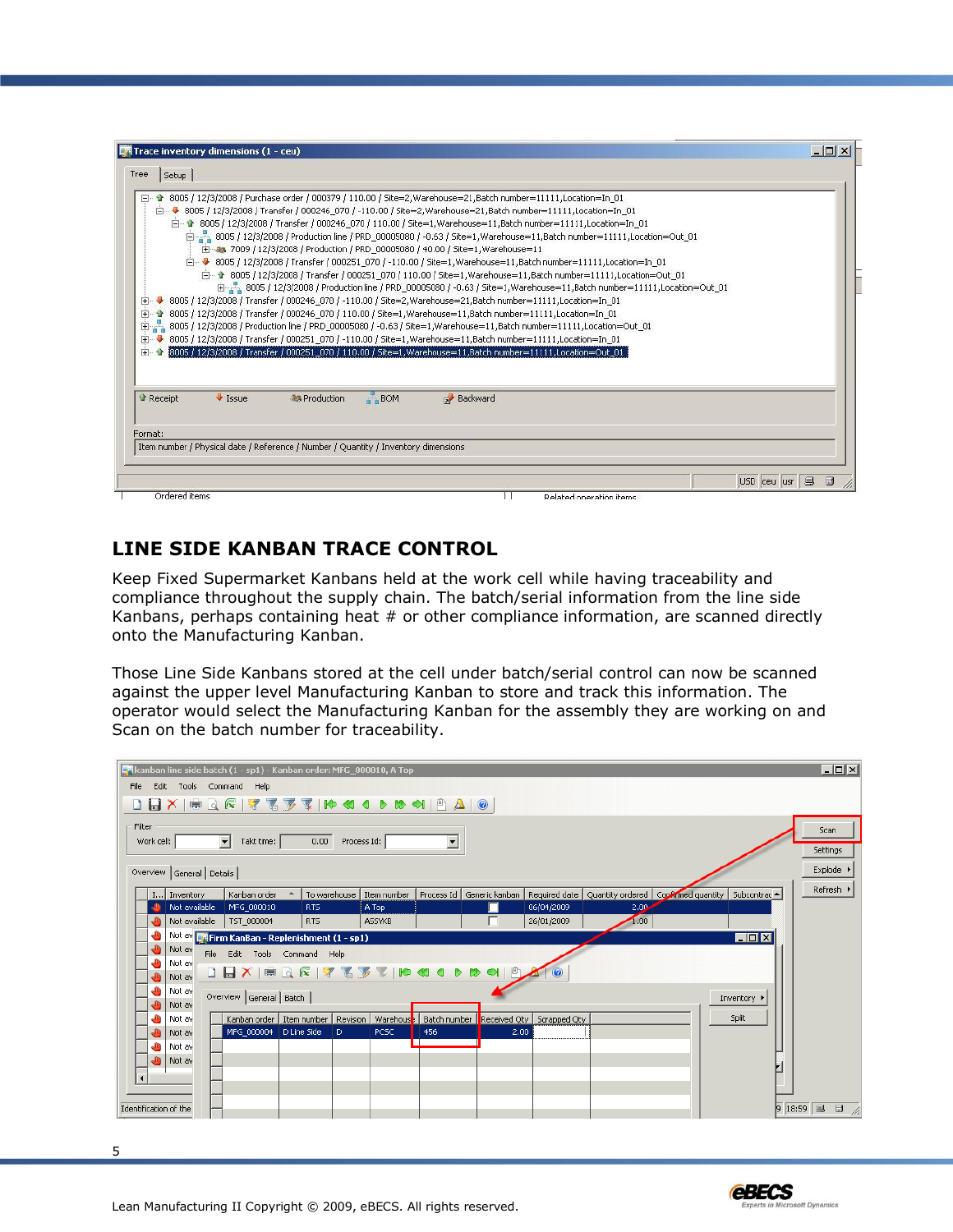Note that a simple scanner and barcode must be available for the operator to scan; otherwise this can be entered manually. The ability to add multiple batch/serial numbers per Kanban is present with the Split functionality. This will update and store the batch/serial information of material on the upper-level Manufacturing Kanban, allowing for full traceability throughout the entire pull chain using standard Microsoft Dynamics AX tracing functionality.

### <span id="page-5-0"></span>**REWORK KANBAN**

Rework Kanbans remove waste associated with complicated rework routers and provides functionality to treat rework instances as normal Manufacturing Kanbans. Now specify components needed to rework the Kanban, and be able to consume the Main item for instances like customer returns.

The Rework Kanban is created off of the Kanban Parameter setup for the rework item. This picks up the predefined settings and then additionally asks for specific Rework information:

- Rework BoM to define the additional material needed for the Rework
- Quantity to be reworked per Kanban
- The number of Rework Kanbans needed
- Date the Rework should be finished

|                             | Repair/Rework (1 - sp1) - Item number: 4315423-01, RTS, Kanban template: FIFI $\boxtimes$ |
|-----------------------------|-------------------------------------------------------------------------------------------|
| File<br>Edit<br>Tools       | Help<br>Command                                                                           |
|                             | <b>FEFERSODD</b> ND<br>$\circledcirc$                                                     |
| Item number:                | 4315423-01                                                                                |
| Revision:                   | А                                                                                         |
| BOM:                        | rework                                                                                    |
| Route number:               |                                                                                           |
| Kanban quantity:            | 2.00                                                                                      |
| Kanban level:               |                                                                                           |
| Required Date:              | 圃<br>08/04/2009                                                                           |
| Rework Main Item: $\square$ |                                                                                           |
| ОК                          | On-hand<br>Cancel                                                                         |

For instances such as customer returns, when the Main Item being reworked must also be consumed, functionality exists to consume this item during the rework process and ensure full traceability.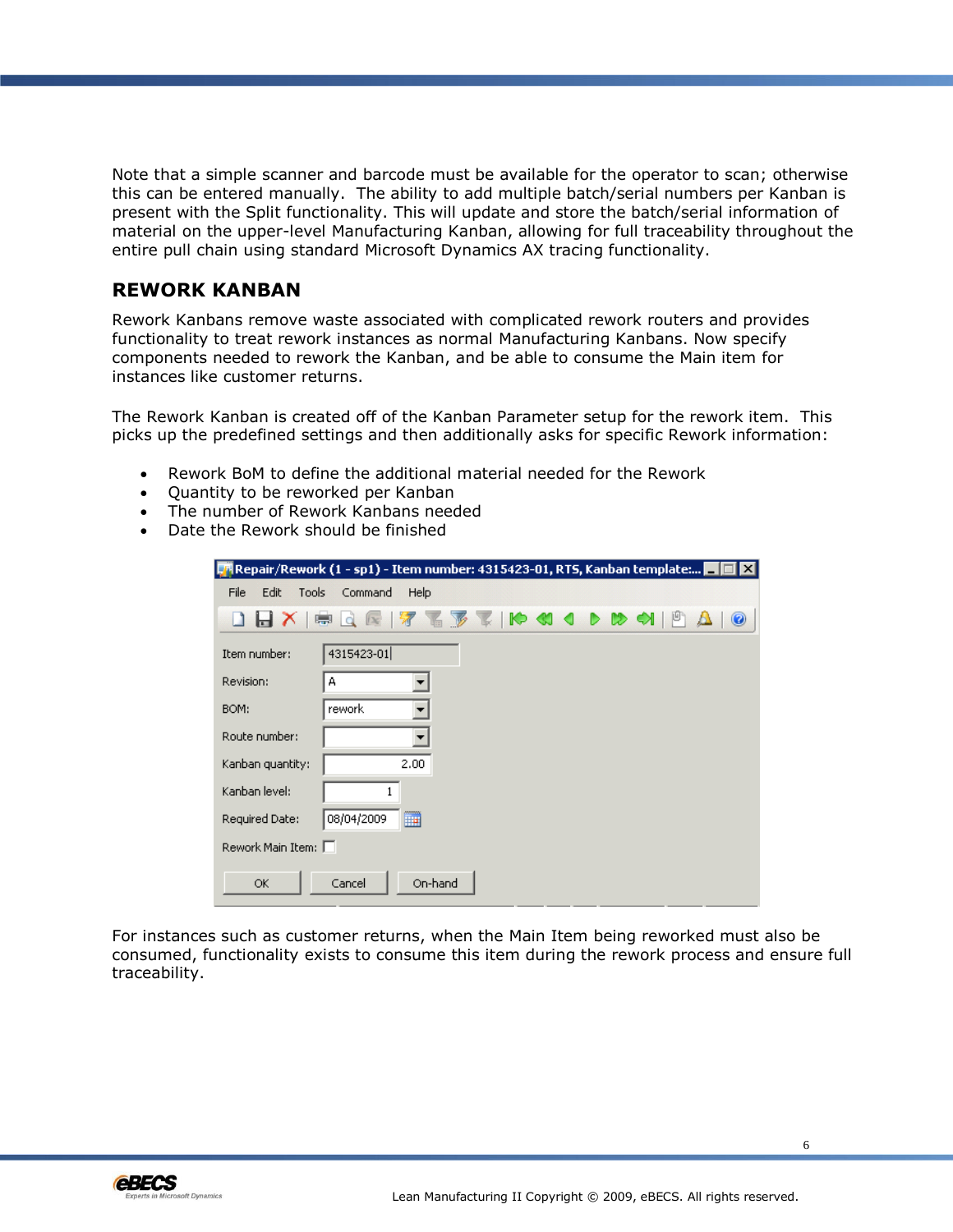| Rework Main Item: M |            |         |
|---------------------|------------|---------|
| Warehouse:          | <b>RTS</b> |         |
| Destination WH:     | Return     |         |
| Location:           | 100-1001-0 |         |
| Batch number:       | 245        |         |
| ОК                  | Cancel     | On-hand |

- Rework the Main Item for instances such as customer returns further information is then specified
- Warehouse where the Main Item to consume in the Rework process is stored
- Location where the Main Item to consume in the Rework process is stored
- Batch/Serial number of the Main Item to consume in the Rework process for traceability

The Rework Kanban is then used to complete the repair in production as normal, with a new filter on the Kanban Manufacturing form to view Rework Kanbans.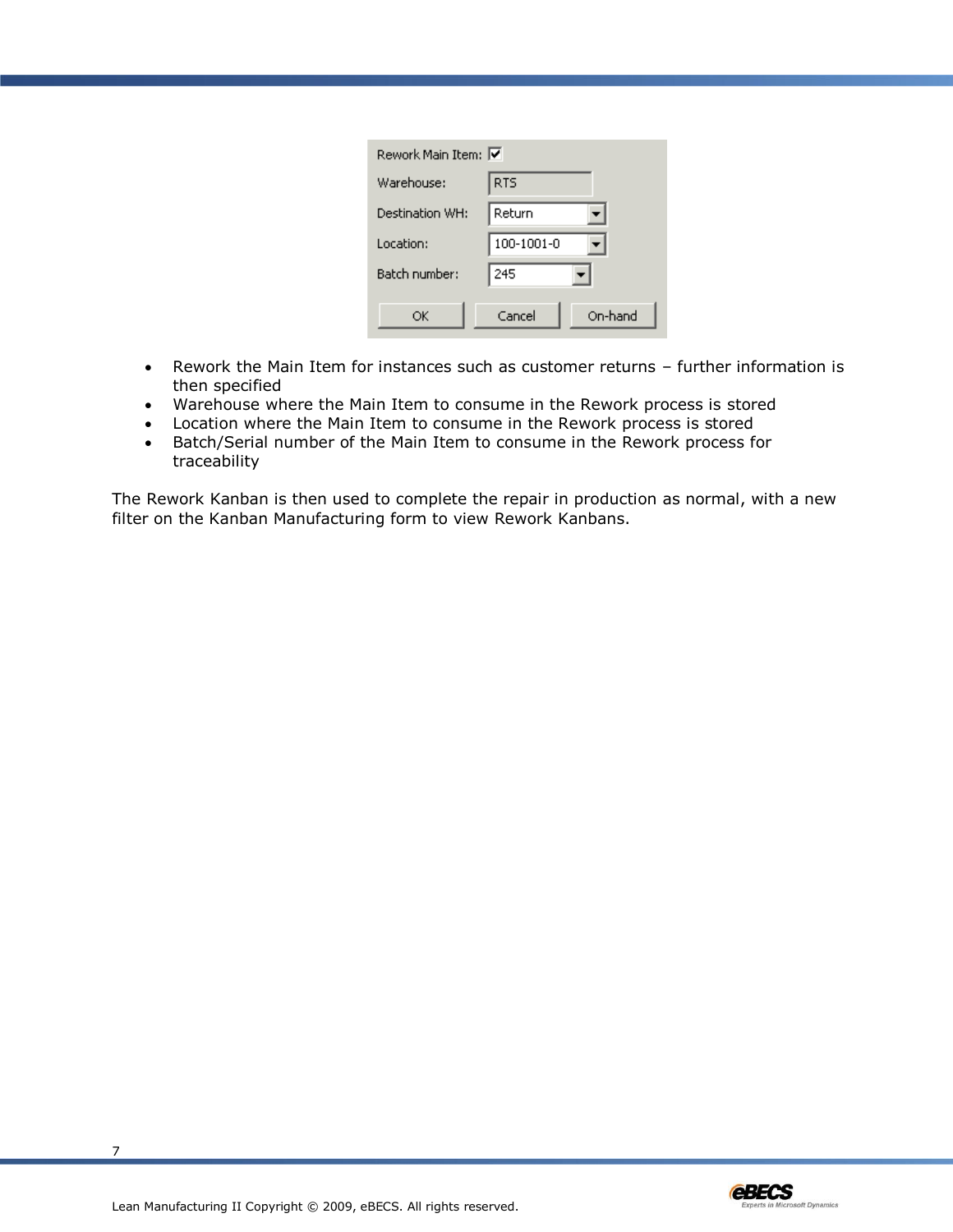# <span id="page-7-0"></span>**KANBAN CALCULATIONS**

One of the key steps towards improved performance and waste reduction is the establishment of buffers, as we move down the maturity path we are attempting to aid flow and pull by setting these buffers correctly. We are looking towards "one piece flow" but until this can be achieved buffers may well be required, setting these buffers correctly so that flow is maintained (enough inventory) yet at the same time does not introduce waste (too much inventory) is the objective. Lean Manufacturing II includes four new Kanban calculations: *Standard Deviation, Average Demand, MRP Driven, & Max Buffer*. Minor changes to the Little's formula also provides more flexibility as does the Planned Kanban Update form that allows the user to easily view, analyze and process proposed Kanban updates.

#### **Standard Deviation:**

Kanban Level = (Standard Deviation of usage for item in period  $+$  Average daily/weekly usage during Horizon to look Back period) / Kanban Quantity. *Usage definable by Microsoft Dynamics AX transaction type.*

#### **Average Demand:**

Kanban Level = (Horizon Multiplier  $*$  average weekly/daily usage of item in the Horizon to look Back)/Kanban Quantity. *Usage definable by Microsoft Dynamics AX transaction type.*

#### **MRP Driven:**

New Kanban Requirement =  $\Sigma$  Demand within date range – Current pending Kanbans + on hand inventory/ Kanban Quantity *Demand is calculated from planned purchase orders (Supplier Kanbans) or planned production orders (Manufactured Kanbans) from MRP. Where desired, it will add in demand* 

#### **Max Buffer:**

Kanban Target Total =  $((\Sigma \text{ Demand within Forward horizon -Max})/(Forward Horizon -1))*$ Replenish Time Buffer) + Max

Trigger = Target Total – Trigger Quantity Offset

*from PTO Kanbans for Kanban requirements for the item.* 

*Max = Maximum demand in Forward Max horizon; Demand is calculated from planned orders from MRP. This formula helps set inventory levels based on horizons and forecasts to help deal with forecast driven demand with spikes.*

All Kanban Calculations are configurable, most through the help of Kanban Groups, to fit your organizations needs. Gain more sophisticated control of your Kanban levels using Kanban Calculations to drive down inventory costs.

# <span id="page-7-1"></span>**PULL SEQUENCING AND KANBAN PRIORITY SYSTEM**

Synchronize supply chain to factory, coordinating every aspect of your operations. Automatically or manually sequence the pulls on both Cell Schedules and Kanban throughout the entire chain. Reduce WIP, ensure material is at the cell at the right time by sequencing material to the floor at the same time building occurs.

Utilizing the new Sequence Assignment, Kanbans are manually or automatically given a sequence assignment for execution.

8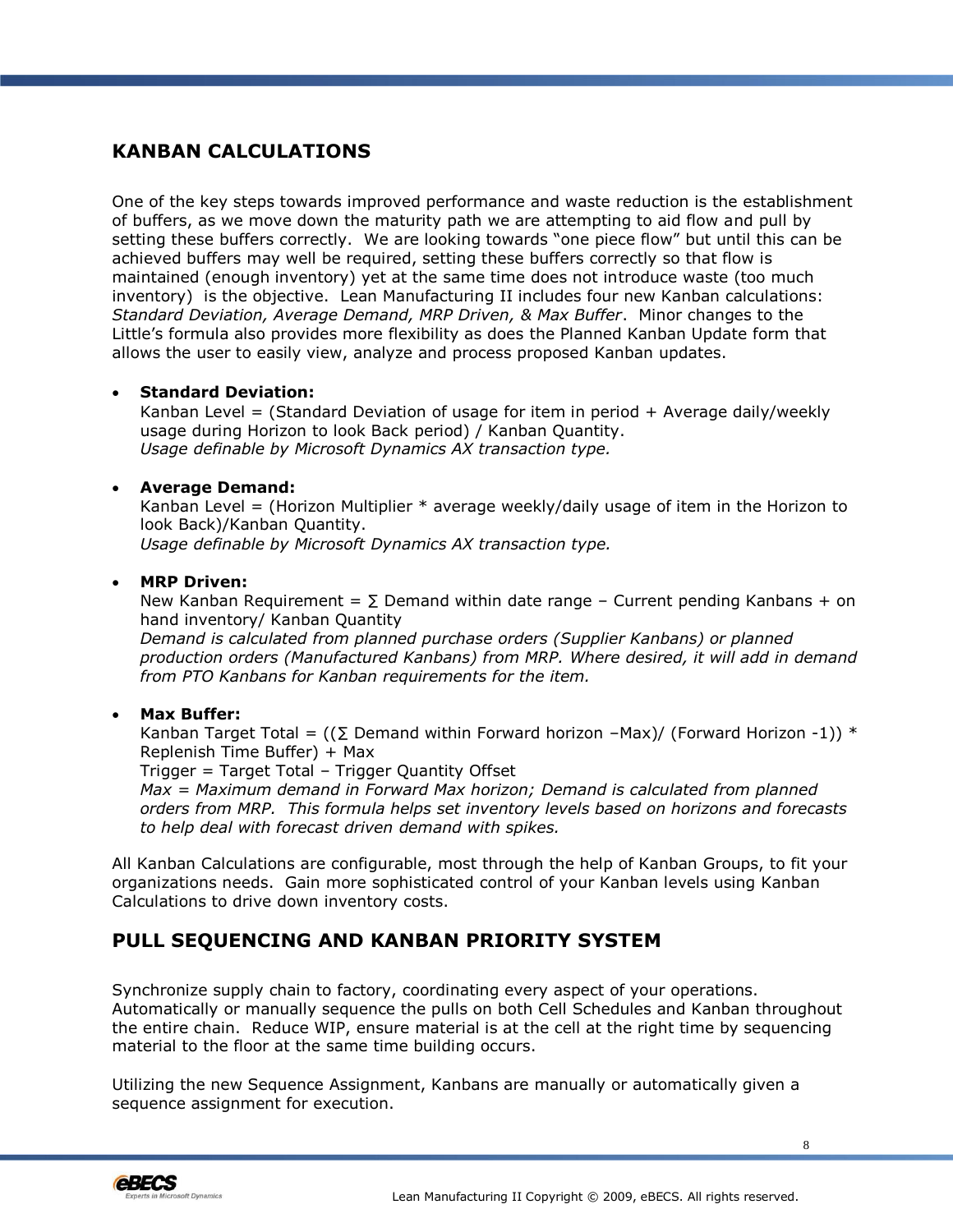| <b>Assignment Process (1)</b>                                                            |                                                                                                                                   |                                                    |        |
|------------------------------------------------------------------------------------------|-----------------------------------------------------------------------------------------------------------------------------------|----------------------------------------------------|--------|
| General<br>Batch<br>Assign Process<br>г<br>Use Sort Types:<br>Use Pull Sequence Rules: V | $\left[$ Electronic kanban replenishment order $\left[$<br>Work cell:<br>Item number:<br>Required date:<br>Production start date: | <b>PCSC</b><br>new<br>"29/01/2009"<br>$\mathbf{m}$ | Select |
|                                                                                          |                                                                                                                                   | <b>OK</b>                                          | Cancel |

Once the prioritization is set, this sequence assignment is used to execute. The sequence assignment is used to print and replenish lower level Kanbans on the Kanban Replenishment form in the correct order to reduce waste by focusing on the needed pull. The Manufacturing Kanban is then processed based on this prioritized sequence assignment as well.

The sequence assignment is used to print and replenish lower level Kanbans on the Kanban Replenishment form in the correct order to reduce waste by focusing on the needed pull.

|        |               |                              |        | MKanban replenishment (1 - sp1) - Kanban order: PTO_000029, B Bottom |              |                                            |                   |                                           |                          |                                         |                                                                        |                       |                |  |  | $\blacksquare$ $\blacksquare$ |
|--------|---------------|------------------------------|--------|----------------------------------------------------------------------|--------------|--------------------------------------------|-------------------|-------------------------------------------|--------------------------|-----------------------------------------|------------------------------------------------------------------------|-----------------------|----------------|--|--|-------------------------------|
|        |               | File Edit Tools Command Help |        |                                                                      |              |                                            |                   |                                           |                          |                                         |                                                                        |                       |                |  |  |                               |
|        |               |                              |        |                                                                      |              | $B X = C F X$                              |                   |                                           |                          |                                         |                                                                        |                       |                |  |  |                               |
| Filter |               |                              |        |                                                                      |              |                                            |                   |                                           |                          |                                         |                                                                        |                       |                |  |  |                               |
|        |               |                              |        |                                                                      |              |                                            |                   |                                           |                          |                                         |                                                                        |                       |                |  |  | On-hand                       |
|        | To warehouse: |                              |        | $\overline{\phantom{a}}$<br>To location:                             |              | Filter by pull to order: $\square$         |                   | Filter jobs: All jobs                     | $\overline{\phantom{a}}$ | Use days ahead: $\overline{\mathbf{v}}$ |                                                                        |                       |                |  |  | Replenish                     |
|        |               | From warehouse:              |        | $\blacktriangledown$<br>From location:                               |              | Pull to order:<br>$\overline{\phantom{a}}$ | $\Box$            |                                           |                          | Days:                                   |                                                                        | 99                    |                |  |  |                               |
|        |               |                              |        |                                                                      |              |                                            |                   |                                           |                          | Printed quantity                        |                                                                        |                       |                |  |  | Replenish by Assignment       |
|        |               |                              |        |                                                                      |              |                                            |                   |                                           |                          |                                         |                                                                        | Print kanban tickets  |                |  |  | Print                         |
|        |               | Overview General Routing     |        |                                                                      |              |                                            |                   |                                           |                          |                                         |                                                                        | Print by Assignment   |                |  |  | Refresh                       |
|        |               | I Inventory                  |        | Marking   Kanban order                                               |              | Kanban orde   Sequence                     | Item number       | Quantity ordered   Received   Required da |                          |                                         |                                                                        | Reprint kanban ticket |                |  |  |                               |
|        |               | Available                    | П      | PTO_000029                                                           | MFG_000010 2 |                                            | <b>B</b> Bottom   | 4.00                                      |                          | 06/04/2009                              |                                                                        |                       |                |  |  | Convert to make               |
|        |               | Available                    | п      | PTO_000030                                                           | MFG_000010 2 |                                            | C Bottom          | 4.00                                      |                          | 06/04/2009                              | Print standard work package<br>Print all tickets<br>Reset print status |                       |                |  |  |                               |
|        |               | Available                    | П      | 0000000001                                                           |              | $\overline{2}$                             | ITEM <sub>1</sub> | 1.00                                      |                          | 29/01/2009                              |                                                                        |                       |                |  |  |                               |
|        |               | Available                    | П      | 0000000002                                                           |              |                                            | ITEM <sub>2</sub> | 1.00                                      |                          | 29/01/2009                              |                                                                        |                       |                |  |  |                               |
|        |               | Available                    | П      | R1_000003                                                            |              | 103                                        | R <sub>2</sub>    | 1.00                                      |                          | 13/02/2009                              | Reset the print status for all kanban tickets                          |                       |                |  |  |                               |
|        |               | Available                    | г      | r2_000004                                                            |              | 103                                        | R <sub>6</sub>    | 1.00                                      |                          | 13/02/2009                              |                                                                        |                       |                |  |  |                               |
|        |               | Available                    | $\Box$ | R3_000004                                                            |              | 103                                        | R7                | 2.00                                      |                          | 13/02/2009                              | Settings                                                               |                       |                |  |  |                               |
|        |               | Available                    | г      | R3_000001                                                            |              | 102                                        | R7                | 1.00                                      |                          | 13/02/2009                              | ⊽                                                                      | R <sub>0</sub>        | R <sub>3</sub> |  |  |                               |
|        |               | Available                    | П      | R1_000006                                                            |              | 102                                        | R <sub>3</sub>    | 1.00                                      |                          | 13/02/2009                              | $\overline{\mathbf{v}}$                                                | R <sub>0</sub>        | R1             |  |  |                               |
|        | O             | Available                    | П      | R1_000002                                                            |              | 102                                        | R1                | 1.00                                      |                          | 13/02/2009                              | ⊽                                                                      | R0                    | R1             |  |  |                               |
|        |               |                              | $\sim$ |                                                                      |              |                                            |                   |                                           |                          |                                         |                                                                        |                       |                |  |  |                               |

The Manufacturing Kanban is then processed based on this prioritized sequence assignment as well.

# <span id="page-8-0"></span>**PULL TREE**

Used with Manufacturing Kanbans and Cell Schedules, this is a powerful inquiry tool that allows a quick visual status of pull signals throughout the entire pull. The Pull Tree shows hierarchical levels, available inventory, and lower level Kanban statuses.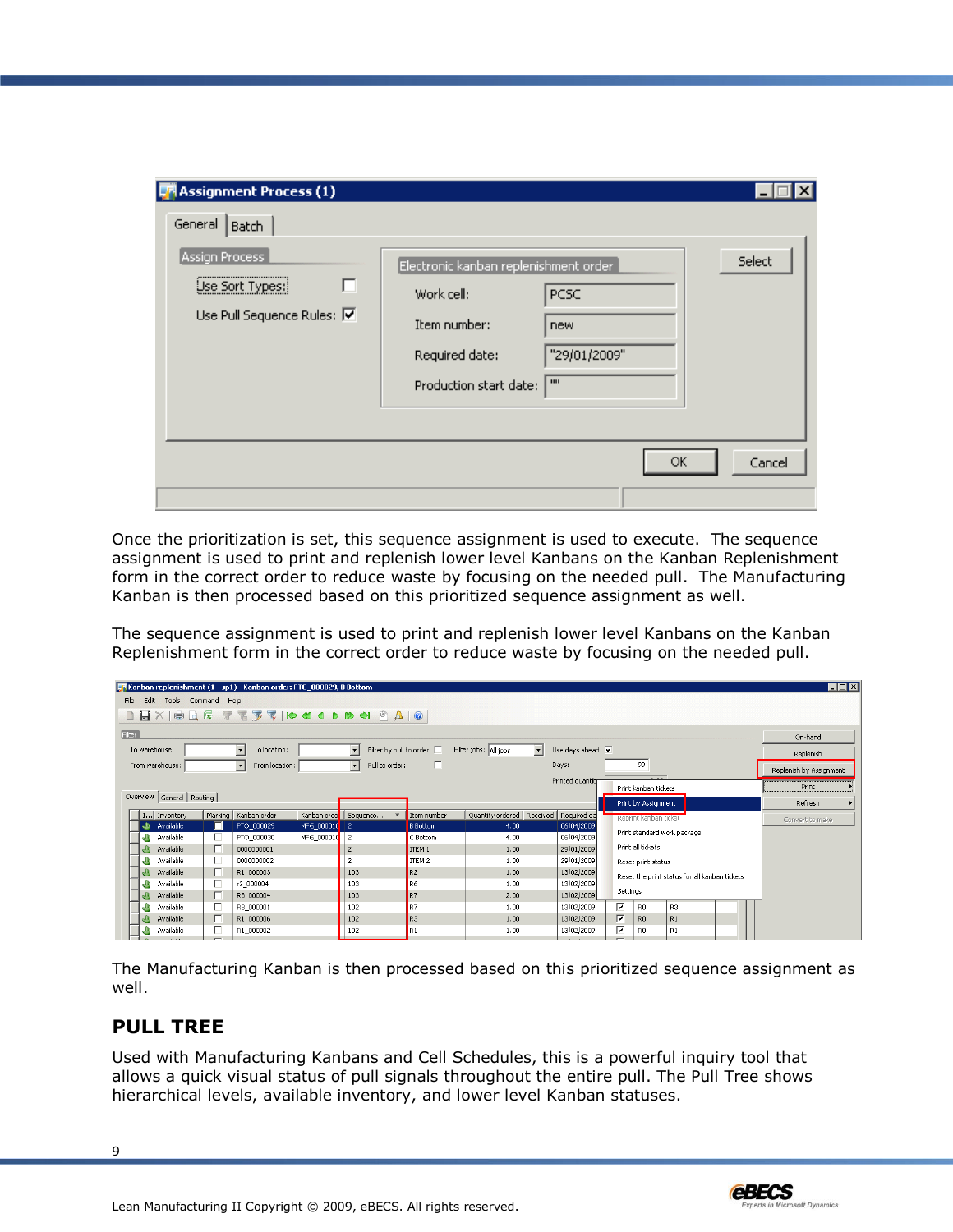As a new tab on the Kanban Manufacturing and Cell Schedule forms, the Pull Tree is viewed per Kanban or cell entry:

|            |        | िण Kanban manufacturing (1 - sp1) - Kanban order: MFG_000011, A Top, Replenishment order status: Internal order, Item number: A Top |                  |              |                     |               |   |                |            |              |      |                                          |  | <b>E</b> E                 |
|------------|--------|-------------------------------------------------------------------------------------------------------------------------------------|------------------|--------------|---------------------|---------------|---|----------------|------------|--------------|------|------------------------------------------|--|----------------------------|
|            |        | File Edit Tools Command Help                                                                                                        |                  |              |                     |               |   |                |            |              |      |                                          |  |                            |
|            |        |                                                                                                                                     |                  |              |                     |               |   |                |            |              |      |                                          |  |                            |
| Filter     |        |                                                                                                                                     |                  |              |                     |               |   |                |            |              |      |                                          |  | Firm                       |
| Work cell: |        | $\vert \cdot \vert$<br>Takt time:                                                                                                   | 0.00 Process Id: |              | $\vert \cdot \vert$ | Rework:       |   |                |            |              |      |                                          |  | Kanban status              |
|            |        | Overview   General   Details   Routin   Pull Tree                                                                                   |                  |              |                     |               |   |                |            |              |      |                                          |  | Convert KanBan             |
|            |        | I Inventory   Kanban order<br>$\Delta$                                                                                              | Sales order      | To warehouse | Item number         | Process Id R. |   | Generic kanban | Required   | Quant   Accu |      | Subcontracting complete   Confirmed qua. |  | Kanban ticket              |
|            |        | MFG_000003                                                                                                                          |                  | RTS          | A Top               |               |   |                | 10/02/2009 | 2.00         | 2.00 |                                          |  | Move cell                  |
| ⊕          | Not av | MFG_000004                                                                                                                          |                  | <b>RTS</b>   | A Top               |               |   | г              | 10/02/2009 | 2.00         |      |                                          |  | Release                    |
|            | Not av | MFG_000008                                                                                                                          |                  | <b>RTS</b>   | A Top               |               |   | П              | 25/02/2009 | 2.00         |      |                                          |  |                            |
|            | Not av | MFG 000009                                                                                                                          |                  | <b>RTS</b>   | A Top               |               | - | г              | 06/04/2009 | 2.00         |      |                                          |  | Reset                      |
|            |        | Not av   MFG 000010                                                                                                                 |                  | <b>RTS</b>   | A Top               |               | - |                | 06/04/2009 | 2.00         |      |                                          |  | Subcontracting             |
|            |        | Available   MFG 000011                                                                                                              |                  | RTS.         | A Top               |               | г | - 1            | 06/04/2009 | 2.00         |      | ш                                        |  |                            |
|            |        | MFG_000012                                                                                                                          |                  | RTS          | A Top               |               |   |                | 06/04/2009 | 2.00         |      |                                          |  | Convert to subcontract (d) |
|            |        | MFG_000013                                                                                                                          |                  | <b>RTS</b>   | A Top               |               |   | п              | 06/04/2009 | 2.00         |      |                                          |  | Print lines                |
|            |        |                                                                                                                                     |                  |              |                     |               |   |                |            |              |      |                                          |  | Settings                   |
|            |        |                                                                                                                                     |                  |              |                     |               |   |                |            |              |      |                                          |  | Explode                    |
|            |        |                                                                                                                                     |                  |              |                     |               |   |                |            |              |      |                                          |  | Refresh (j)                |
|            |        |                                                                                                                                     |                  |              |                     |               |   |                |            |              |      |                                          |  | Assignment Process (g)     |

The Pull Tree shows the status of all Kanbans, the inventory positions of material through the use of red and green hands, and shows where lower-level pull to order Kanbans have been received against with a checkmark.

| Overview   General   Details   Routing   Pull Tree                                                                                                                                             |
|------------------------------------------------------------------------------------------------------------------------------------------------------------------------------------------------|
| KB, MFG_000011, A Top, Internal order<br>KB, PTO_000031, B Bottom, Received<br>Item, D Line Side, PCSC, Fixed kanban<br>Item, PHANTOM, PCSC, Phantom<br>E V KB, PTO_000032, C Bottom, Received |

The Pull Tree allows the cell to maintain visibility of the entire pull chain for both Cell Schedules and Manufacturing Kanbans. It allows for a quick and powerful visual status of pull signals throughout the entire pull chain.